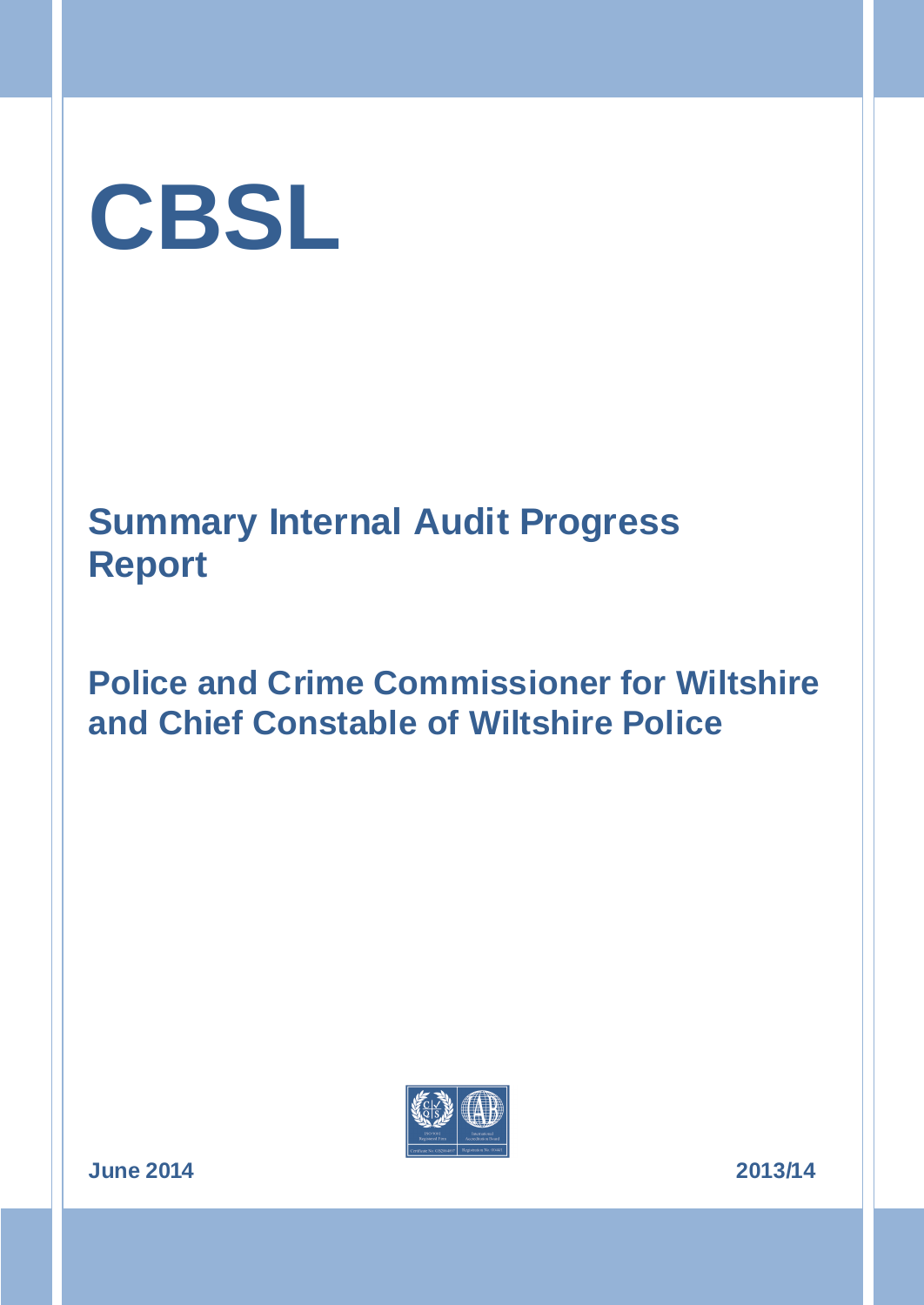### **Summary Internal Audit Controls Assurance Report June 2014**

#### **INTRODUCTION**

1. This Summary Internal Controls Assurance Report for the Police and Crime Commissioner and the Chief Constable is based on the internal audit work carried out by CBSL and management representations that have been received.

#### **PROGRESS AGAINST THE 2013/14 ANNUAL PLAN FOR THE OFFICE OF THE POLICE AND CRIME COMMISSIONER AND THE POLICE FORCE**

2. The table below (figure 1) shows the progress with the Plan.

| <b>Review</b>                                  | <b>Planned</b><br>Qtr | <b>Days</b>    | Cate gor y       | <b>Current Status</b>             |
|------------------------------------------------|-----------------------|----------------|------------------|-----------------------------------|
| Audit Charter & Protocol                       | 1                     | $\mathcal{P}$  | Internal control | Report issued July 2013           |
| <b>Strategic Plan</b>                          | 1                     | 3              | Internal control | Report issued March 2013          |
| Governance-E-<br>Commerce                      | 1                     | 3              | Internal control | Final report issued August 2013   |
| Risk Management-New<br>Commissioning           | 1                     | 5              | Internal control | Final report issued May 2014      |
| <b>ICT-Disaster Recovery</b>                   | 1                     | $\overline{4}$ | Internal control | Final report issued June 2013     |
| Security of found, seized<br>and held property | $\overline{2}$        | 6              | Internal control | Final report issued November 2013 |
| <b>Covert Funds</b>                            | $\overline{2}$        | 6              | Internal control | Final report issued August 2013   |
| Follow Up - 1                                  | $\overline{2}$        | $\overline{2}$ | Internal control | Final report issued November 2013 |
| <b>Asset Management</b>                        | $\overline{2}$        | $\overline{4}$ | Internal control | Final report issued May 2014      |
| <b>Budgetary Control</b>                       | 3                     | $\overline{4}$ | Internal control | Final report issued November 2013 |
| <b>Creditor Payments</b>                       | 3                     | $\overline{4}$ | Internal control | Final report issued January 2014  |

#### *Figure 1- Annual Audit Plan – June 2014*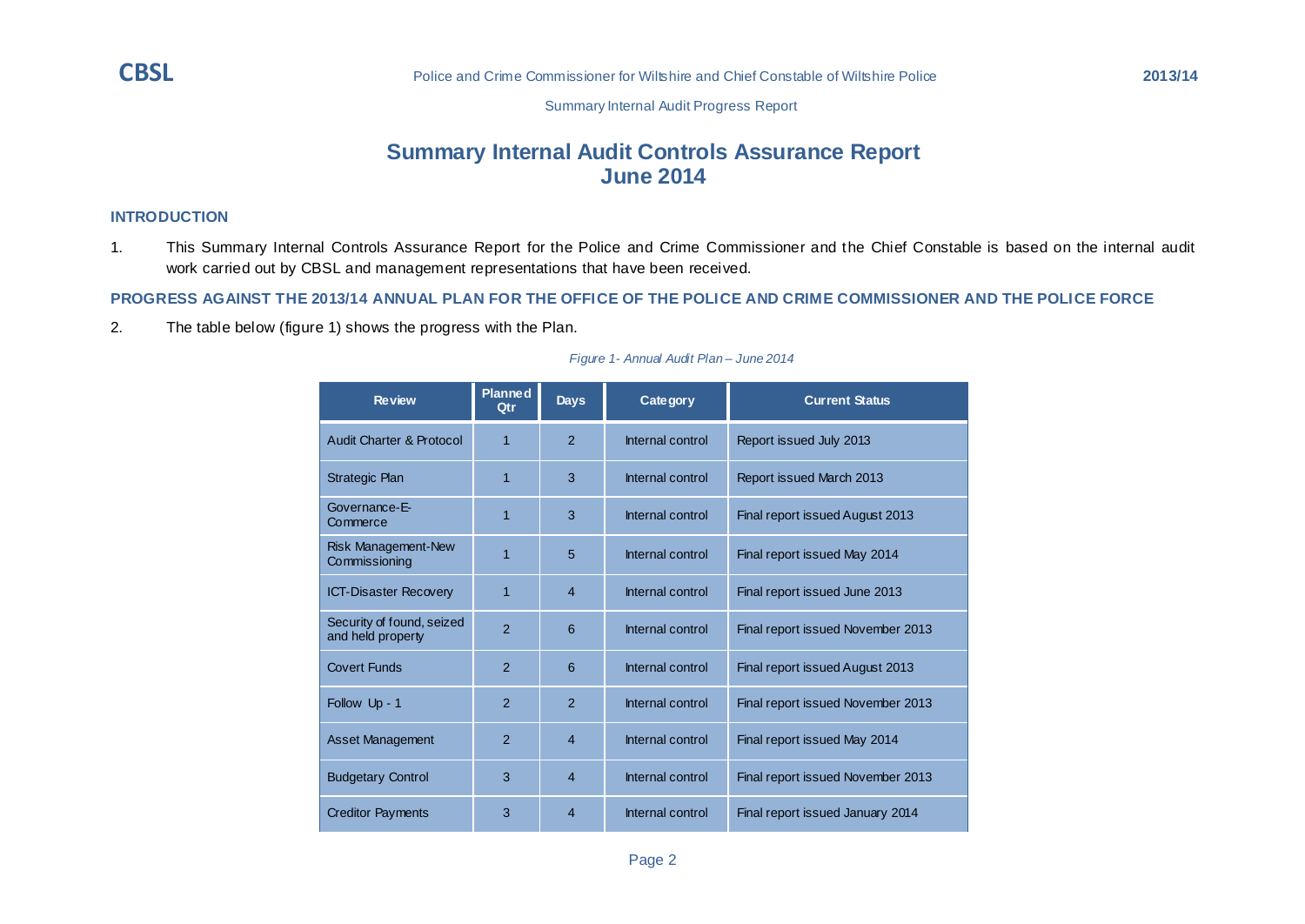| <b>Review</b>                | <b>Planned</b><br><b>Qtr</b> | <b>Days</b>    | Cate gor y              | <b>Current Status</b>             |
|------------------------------|------------------------------|----------------|-------------------------|-----------------------------------|
| <b>Debtors</b>               | 3                            | $\overline{4}$ | Internal control        | Final report issued February 2014 |
| Payroll                      | 3                            | 5              | Internal control        | Final report issued March 2014    |
| <b>Treasury and Banking</b>  | 3                            | $\overline{4}$ | Internal control        | Final report issued February 2014 |
| <b>General Ledger</b>        | 3                            | 3              | Internal control        | Final report issued March 2014    |
| <b>Stock and Stores</b>      | 3                            | 3              | Internal control        | Final report issued February 2014 |
| Pensions                     | 3                            | 5              | Internal control        | Final report issued December 2013 |
| Supplies Management          | $\overline{4}$               | 5              | Internal control        | Final report issued February 2014 |
| <b>Financial Regulations</b> | $\overline{4}$               | 6              | <b>Internal Control</b> | Final report issued May 2014      |
| Follow Up - 2                | $\overline{4}$               | $\mathcal{P}$  | Internal control        | Final report issued June 2014     |
| <b>Annual Report</b>         | $\overline{4}$               | $\overline{2}$ | Internal control        | Final report issued June 2014     |

#### **AUDITS COMPLETED SINCE THE PREVIOUS SICA REPORT**

3. The table below sets out details of audits completed since the previous meeting of the Audit Committee.

|                                                       |                   | <b>Key Dates</b>              |                                     |                               | Number of<br><b>Recommendations</b> |              |                |           |
|-------------------------------------------------------|-------------------|-------------------------------|-------------------------------------|-------------------------------|-------------------------------------|--------------|----------------|-----------|
| <b>Review</b>                                         | <b>Evaluation</b> | <b>Draft</b><br><b>issued</b> | <b>Responses</b><br><b>Received</b> | <b>Final</b><br><b>issued</b> | 1                                   | $\mathbf{2}$ | 3              | <b>OE</b> |
| Risk Management-<br>New Commissioning<br>Arrangements | Reasonable        | 24/04/14                      | 16/05/14                            | 16/05/14                      | 0                                   | 3            | $\overline{2}$ | 0         |
| <b>Asset Management</b>                               | No Assurance      | 06/08/13                      | 28/05/14                            | 28/05/14                      | 2                                   | 4            | 1              | $\Omega$  |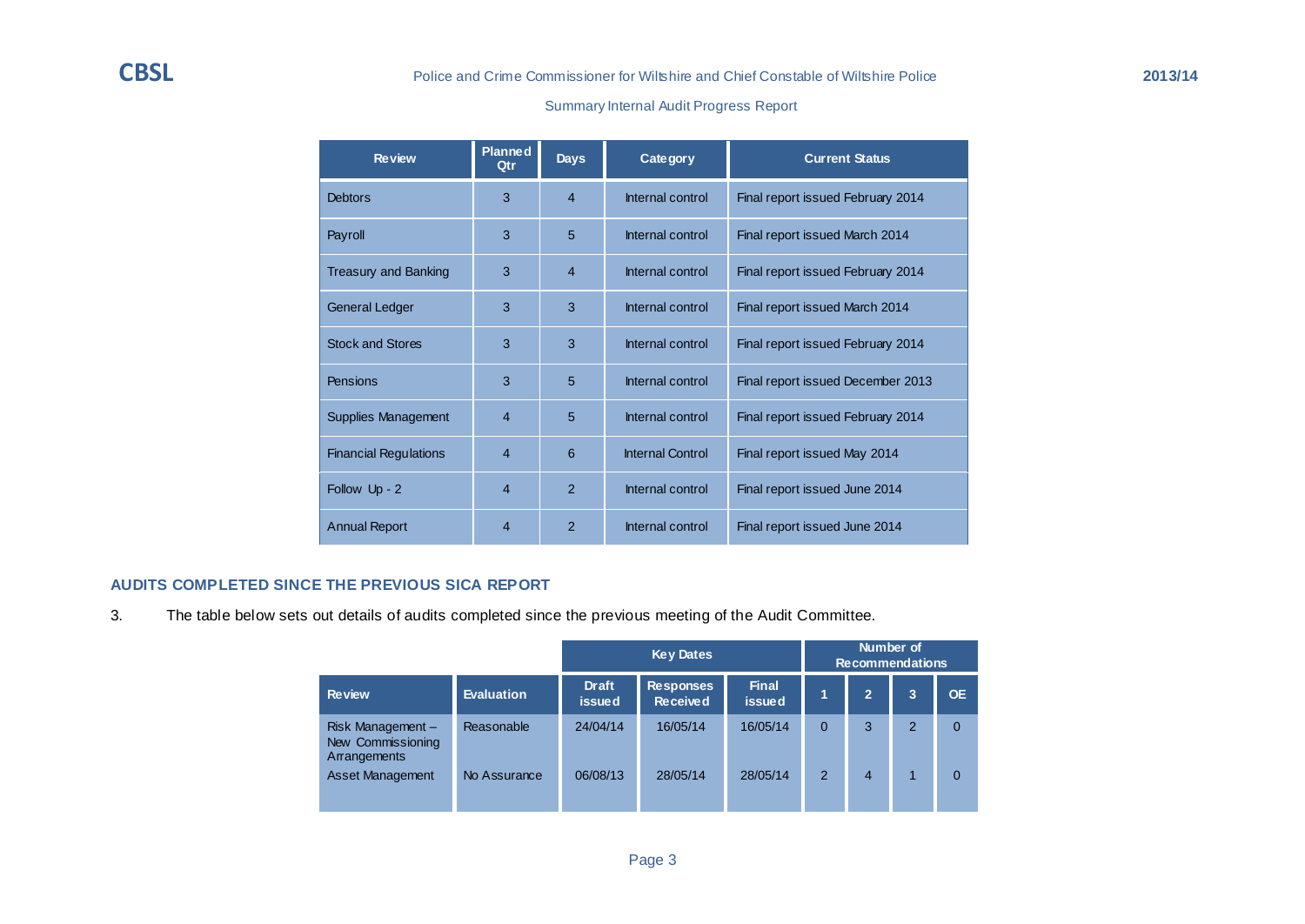#### **CBSL** Police and Crime Commissioner for Wiltshire and Chief Constable of Wiltshire Police **2013/14**

#### Summary Internal Audit Progress Report

| <b>Financial</b><br>Regulations | Reasonable | 03/01/14 | 27/05/14 | 12/03/14 | 0 | 0 |
|---------------------------------|------------|----------|----------|----------|---|---|
| <b>IT Disaster Recovery</b>     | Limited    | 31/05/14 | 18/06/14 | 18/06/14 |   |   |

#### **INTERNAL CONTROL FRAMEWORK**

4. There are no new matters to raise in this SICA. These emerging matters are not necessarily all the control related risks facing the organisation at this time.

#### **LIAISON**

- 5. **Liaison with external audit:** We have provided Grant Thornton, the External Auditors, with all final reports issued to date during the year.
- 6. **Liaison with the Police Audit Group:** We are continuing to liaise with the Police Audit Group (the body which represents internal audit for police services) to establish best practice for delivering an effective internal audit service.

#### **PROPOSED CHANGES TO THE ANNUAL PLAN 2013/14**

7. We are not proposing any further changes to the Annual Plan for 2013/14 at this time.

#### **FRAUDS/IRREGULARITIES**

8. We have not been advised of any frauds or irregularities during the period.

#### **PROGRESS IN ACTIONING PRIORITY 1 RECOMMENDATIONS**

9. We have made six Priority 1 recommendations (i.e. fundamental control issue on which action should be taken immediately). The current status, per the management representations, of these recommendations is set out in Annex A.

#### **RESPONSIBILITY**

10. This report has been prepared solely for management's use and must not be recited or referred to in whole or in part to third parties without our prior written consent. No responsibility to any third party is accepted as the report has not been prepared, and is not intended, for any other purpose. CBSL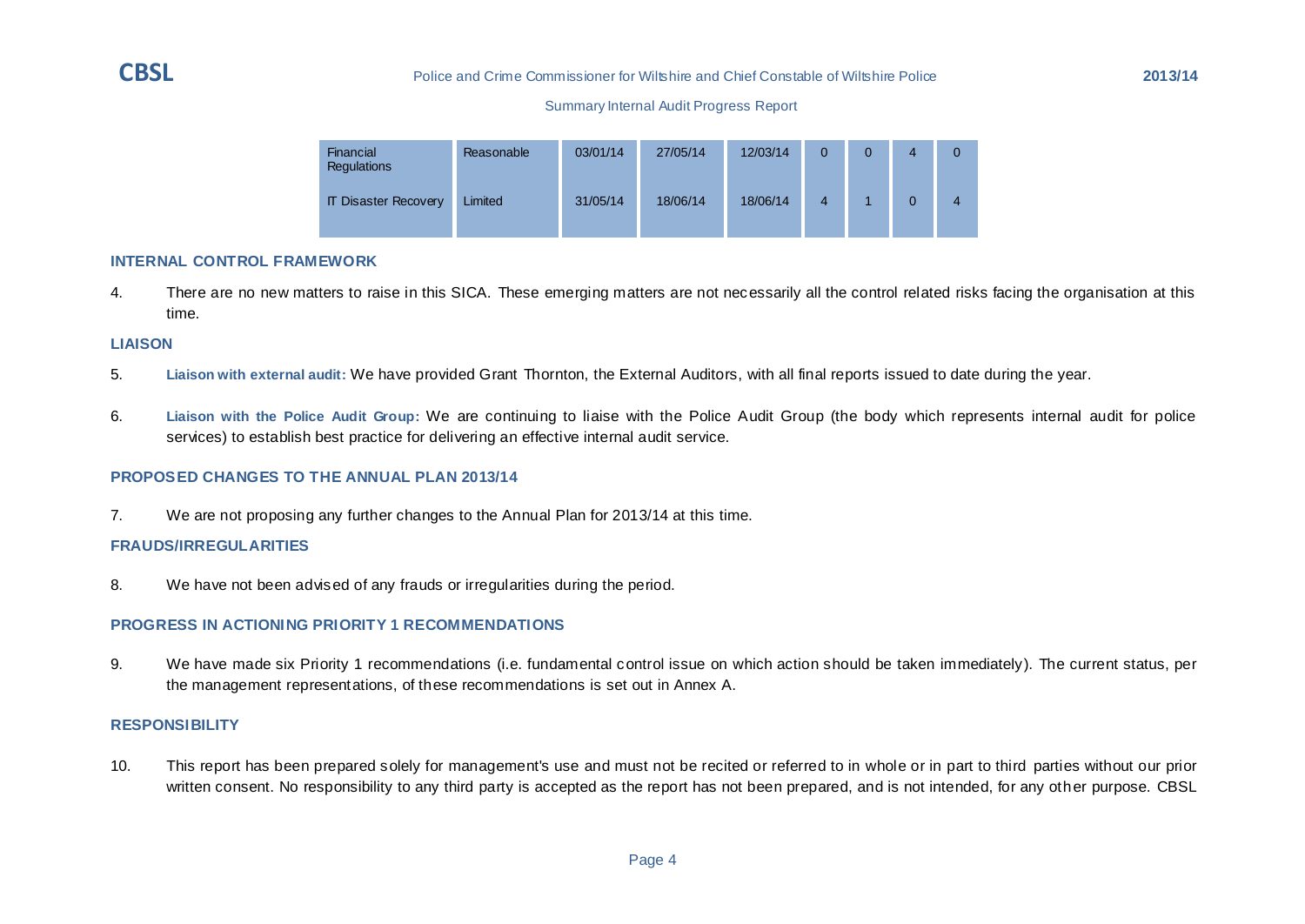

and TIAA neither owes nor accepts any duty of care to any other party who may receive this report and specifically disclaims any liability for loss, damage or expense of whatsoever nature, which is caused by their reliance on our report.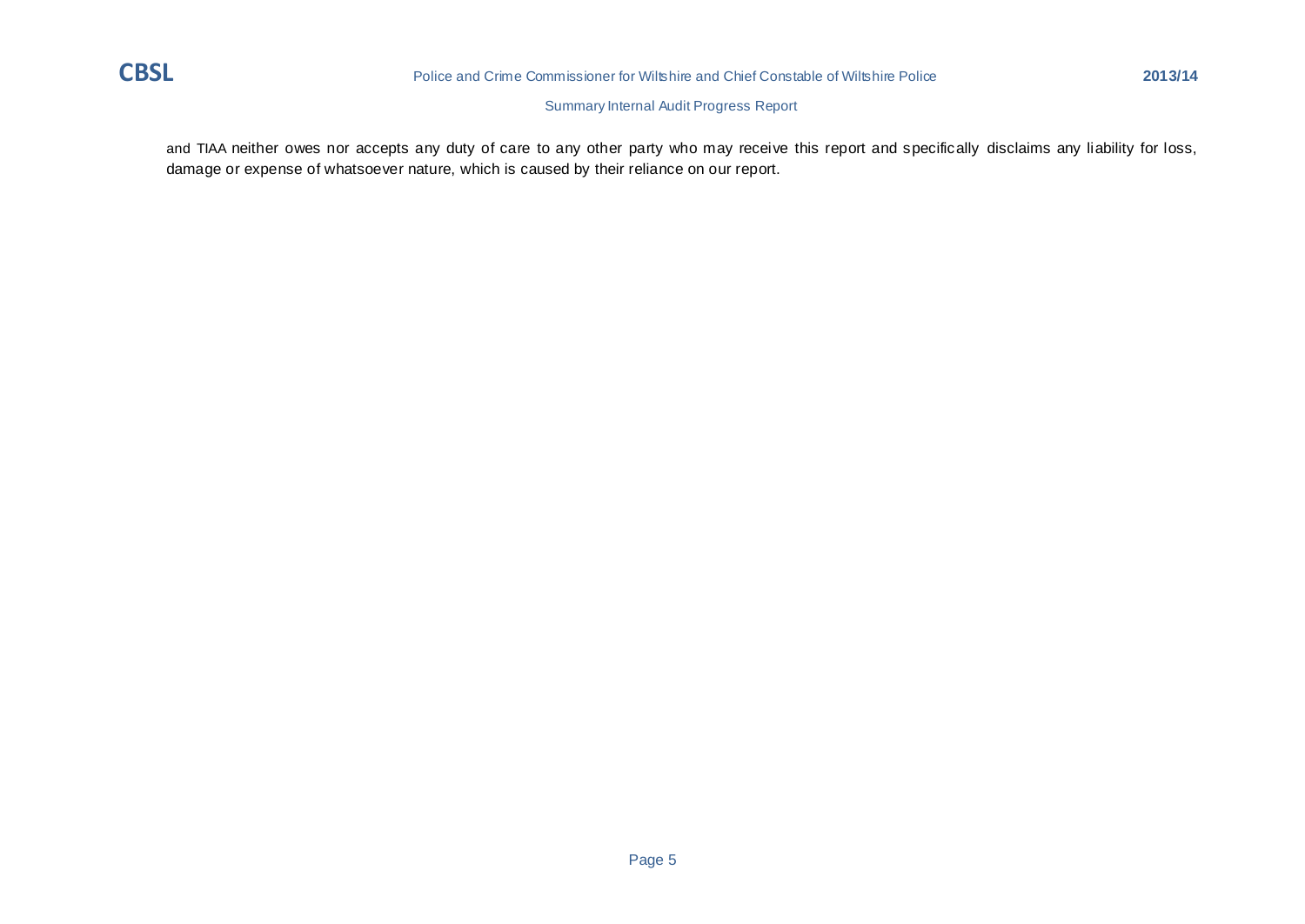**PROGRESSING OF PRIORITY 1 RECOMMENDATIONS**

#### **Annex A**

# **Comment** *The Management Comments were Completed*

| <b>Recommendation</b>                                                                                                                                                | <b>Original Management</b><br><b>Comment</b>                                                                                                                                                                  | <b>Original Completion Date</b> | <b>Action Taken</b> | <b>Revised Completion</b><br><b>Date</b> |  |  |  |
|----------------------------------------------------------------------------------------------------------------------------------------------------------------------|---------------------------------------------------------------------------------------------------------------------------------------------------------------------------------------------------------------|---------------------------------|---------------------|------------------------------------------|--|--|--|
| <b>Review: Asset Management</b>                                                                                                                                      |                                                                                                                                                                                                               | <b>Issued: May 2014</b>         |                     |                                          |  |  |  |
| updated to reflect the results<br>of the investigation.                                                                                                              | Assets unaccounted for be The Management Comments were<br>investigated independently subject to a separate report which is<br>and the Hardcat system monitored by the Joint Audit Committee.                  |                                 | Completed           |                                          |  |  |  |
| BSI audits where no<br>response has been received<br>for Asset Management audits<br>carried out in 2012 then this<br>be reported to Senior<br>Management to resolve. | If no response is received by $ $ The Management Comments were<br>the deadline set regarding subject to a separate report which is<br>the items not found in the 11   monitored by the Joint Audit Committee. |                                 | Completed           |                                          |  |  |  |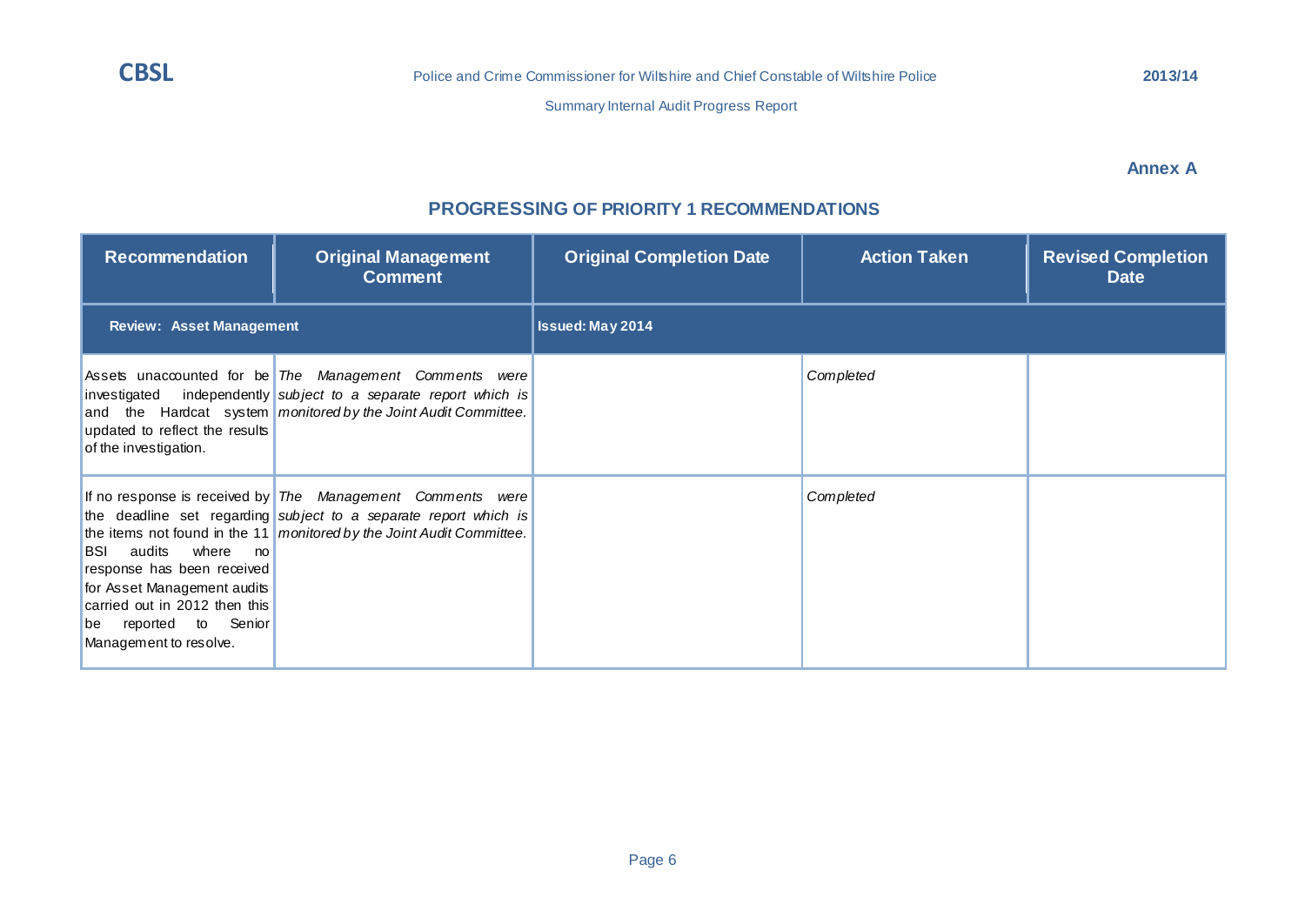| <b>Recommendation</b>                | <b>Original Management</b><br><b>Comment</b>                                                                                                                                                                                                                                                                                                                                                                                                                                                       | <b>Original Completion Date</b> | <b>Action Taken</b> | <b>Revised Completion</b><br><b>Date</b> |
|--------------------------------------|----------------------------------------------------------------------------------------------------------------------------------------------------------------------------------------------------------------------------------------------------------------------------------------------------------------------------------------------------------------------------------------------------------------------------------------------------------------------------------------------------|---------------------------------|---------------------|------------------------------------------|
| <b>Review: ICT Disaster Recovery</b> |                                                                                                                                                                                                                                                                                                                                                                                                                                                                                                    | <b>Issued: June 2014</b>        |                     |                                          |
| have been completed.                 | A new BRP be prepared at The BRP is currently under review October 2014<br>the earliest opportunity and following ICT improvements.<br>A<br>then be fully tested once the Complete review is due in September<br>remedial actions identified to 2014 with a new BRP produced at that<br>address the issues found time. Over the last 3 months we have<br>during the recent BR test completed 2 full tests of our plans with<br>minimal problems. This now needs to<br>be documented and published. |                                 |                     |                                          |
| buildings<br>and<br>infrastructures. | The new BRP consider all This is accepted. On a positive note the $\sqrt{$ October 2014<br>potential DR events including Force has recently been refurbishing<br>the total loss of or the inability areas of the HQ site which has required<br>to access the HQ and WES us to rely on the Swindon site. This has<br>their been a good test with positive<br>outcomes.                                                                                                                              |                                 |                     |                                          |
| tem<br>long<br>Room at Headquarters. | Short tem temporary and Where possible Systems are gradually October 2014<br>permanent being moved out of this room to the<br>solutions be investigated to WES building where the environment is<br>address the current risks more appropriate. Where single points<br>relating to the loss of the BT of failure remain the BRP will detail<br>which systems these are and ensure<br>plans are in place to deal with any loss<br>of service.                                                       |                                 |                     |                                          |